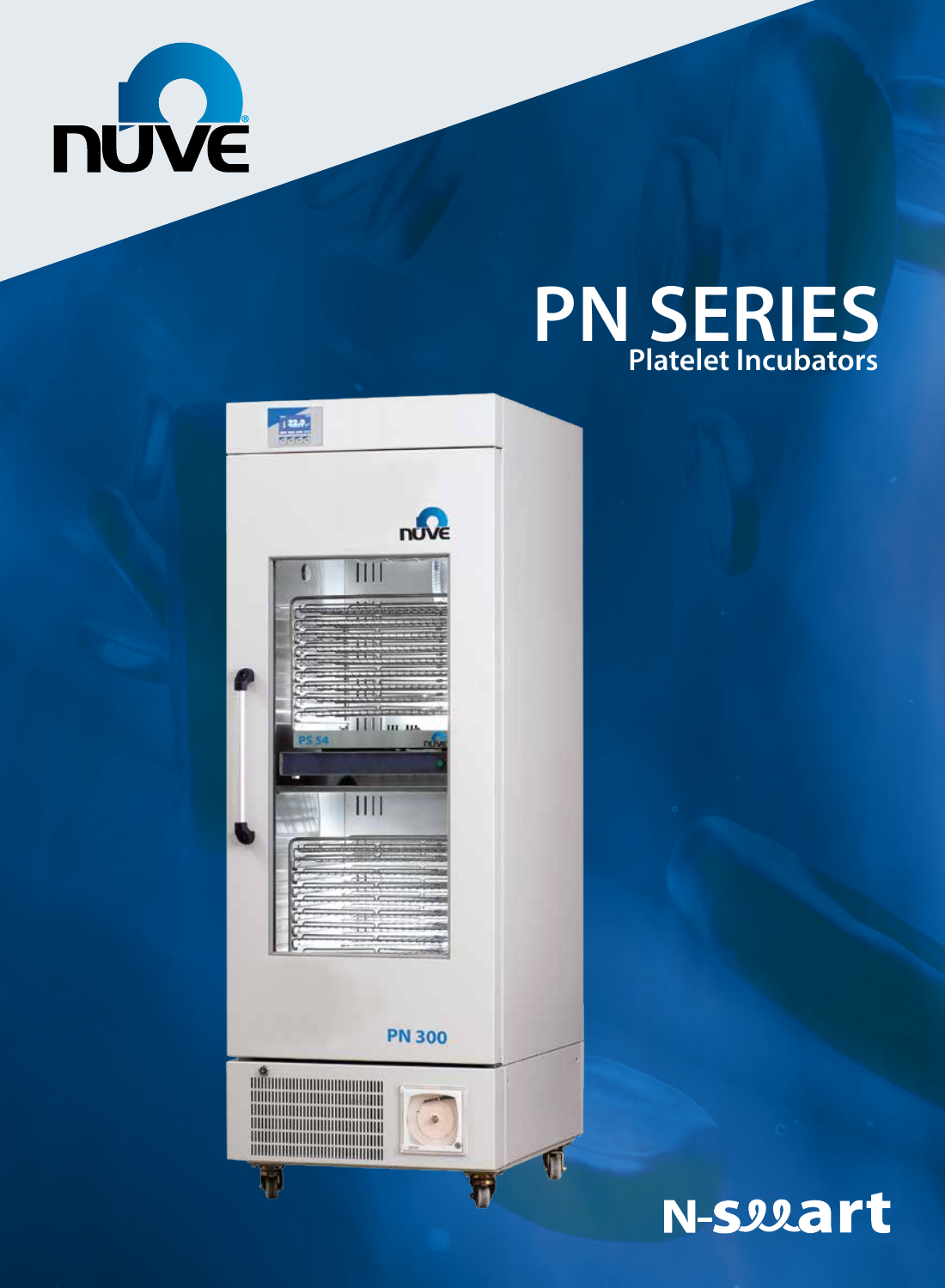*PN 150 and PN 300 platelet incubators have been specifically constructed to ensure that the platelets are maintained at the highest level of quality and provide traceability to enable proof of storage. PN 150 and PN 300 Platelet Incubators are specially developed for PS 54 Platelet Agitators.*

## CAREFULLY DESIGNED BODY

- Easy to clean stainless steel chamber
- Humidity and solvent resistant epoxy-polyester powder coated stainless steel outer body
- Large triple glass door window for perfect insulation and easy observation of blood bags
- Antifogging inner glass for avoiding condensation and outer glass blocks UV light
- Prevention of air leakage from the chamber and ambient air ingress with magnetic gasket
- Vibration free operation
- Chamber illumination with switch control
- Temperature calibration port as standard



### PERFECT TEMPERATURE CONTROL

- Excellent temperature uniformity and stability with powerful air circulation system
- Quick recovery after door opening by means of directional air flow
- Efficient insulation by means of the high density injected polyurethane

# RELIABLE AND POWERFUL CONTROL SYSTEM: N-Smart™

- Maximum information with highly visible colourful 4,3'' LCD display
- Four context-sensitive function keys for versatile & easy use
- Password protected menu to secure run parameters and data
- 5 Language options: Turkish, English, French, Russian, Spanish
- Icons make the operations easier for immediate understanding

# FULL TRACEABILITY AND REMOTE ACCESS

• Operating parameters tracked digitally or graphically against time

• Massive data storage with internal memory which stores the records up to ten years with one hour intervals, digitally and graphically

• Selectable recording frequency for storing the temperature data on memory stick: 10 or 30 seconds, 1, 5, 30 or 60 minutes

- PC connection through USB port
- Ethernet port for remote access through internet by means of optional NuveCloser™ software

• NuveCloser™ allows to access operating parameters, memory, failure history and other technical parameters

• Optional battery operated weekly chart recorder with key lock providing permanent record of storage conditions with its high resolution





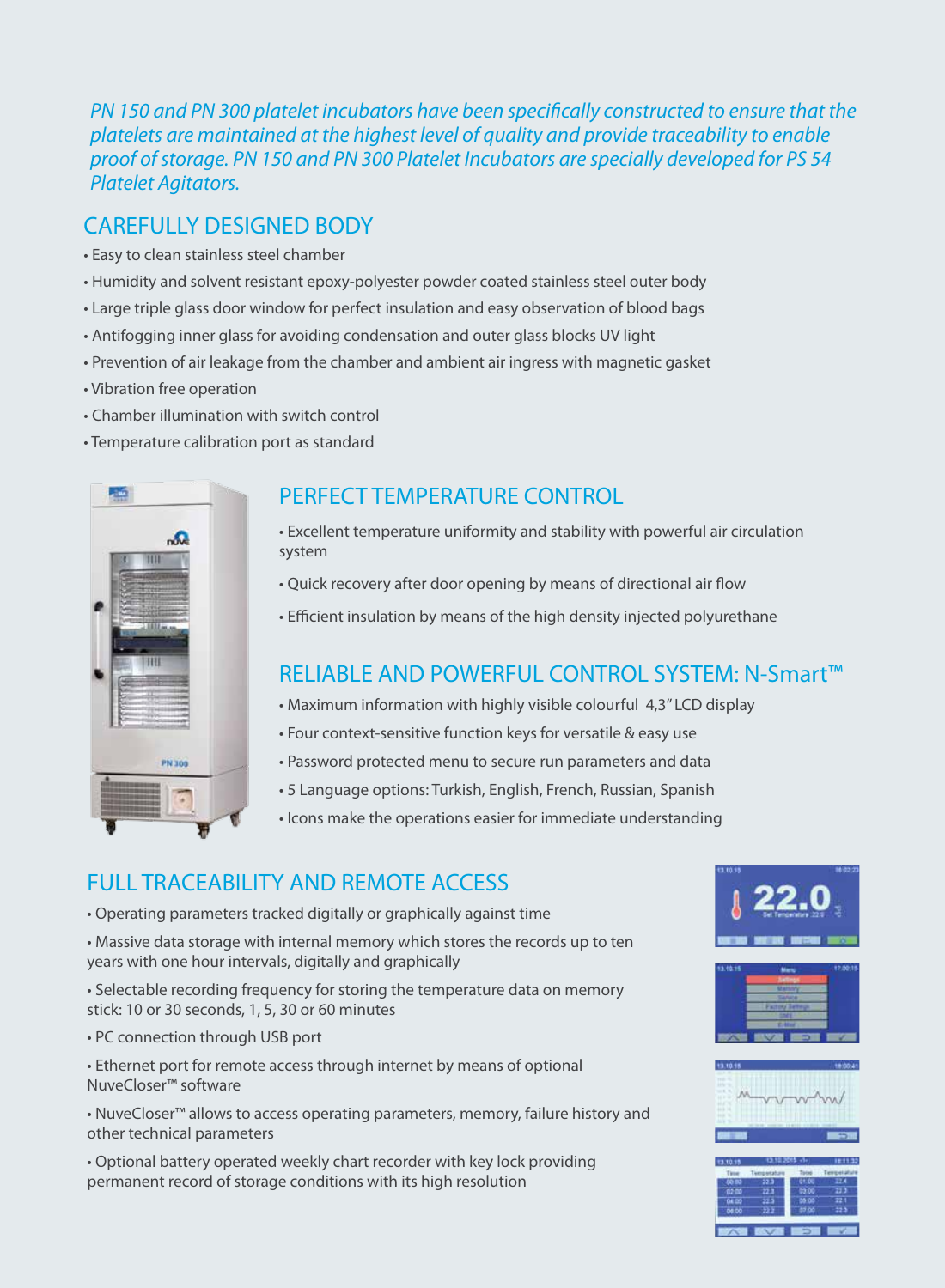## SAFETY OVER STANDARDS

- Password protected control system
- Door with key lock
- Key operated mains power switch to protect the samples
- Audible and visual alarm system for :
- High and low temperature conditions
- Power failure
- Temperature sensor failure
- Open door
- Color of the display changes to red in case of any alarm condition
- Automatically rechargable battery for alarm system
- Display of the actual temperature even at power failure
- Memory for the last 50 failures for easy servicing
- Remote failure diagnostics by means of NuveCloser™ software
- Sending e-mails up to five e-mail addresses with the details of failure
- Standard remote and central alarm ports
- Optional AlerText™ SMS alarm system for ultimate security
- Optional NuveWarn™ remote alarm system



### PS 54 PLATELET AGITATOR

Designed to optimize the utilization of the PN Series Platelet Incubators, PS 54 can also be used in similar incubators of other brands.

- Specially designed for platelet bags
- Low noise operation
- Shelves made of stainless steel
- Maximum temperature homogeneity with mesh type shelves for air circulation
- Easy access to platelet bags on pull-out shelves
- Ergonomic shelf design
- Audible alarm if motion is not detected